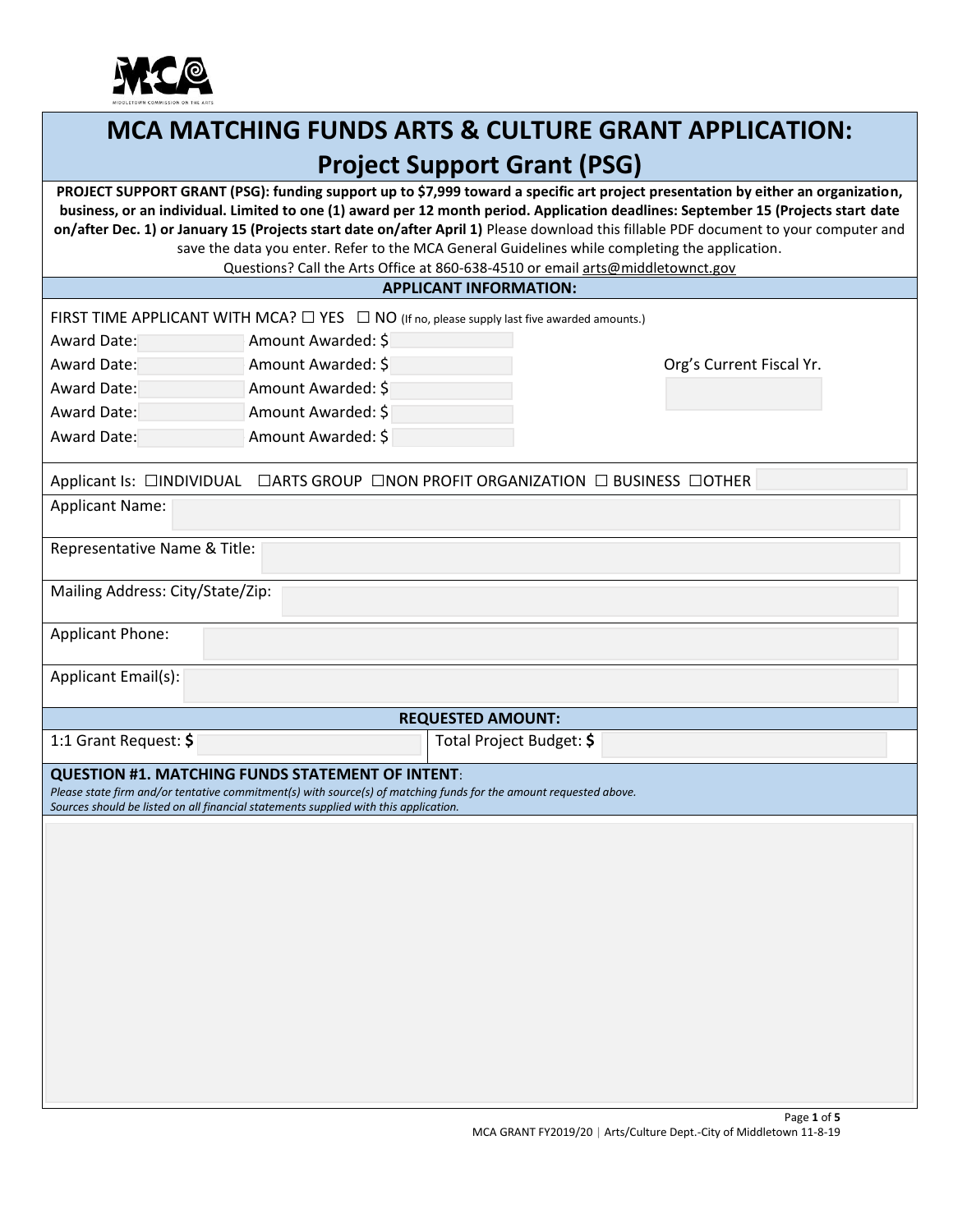

#### **QUESTION #2. NARRATIVE AND MISSION STATEMENT:**

*Provide a detailed overview of the organization/business. Describe the quality of the artistic programming including its viability and success. Provide this as an attached document on organization's letterhead!*

#### **QUESTION #3. PROJECT & ARTIST NARRATIVE:**

*Describe the LEAD ARTIST AND PROJECT'S focus of artistic and cultural nature. What is the vision for this project? How would MCA grant funds be used for the project? How would an MCA grant increase the impact of the project? Please be specific!*

| Title of Project:                                                                                                               |   |                                  |                                 | $\Box$ Firm or $\Box$ Tentative     |
|---------------------------------------------------------------------------------------------------------------------------------|---|----------------------------------|---------------------------------|-------------------------------------|
| Dates of Project:                                                                                                               |   |                                  | $\Box$ Firm or $\Box$ Tentative |                                     |
| Location of Project:                                                                                                            |   |                                  | $\Box$ Firm or $\Box$ Tentative |                                     |
| Participant Involvement:<br>(List titles of participants involved in the project:<br>artistic staff, cast members & volunteers) |   |                                  |                                 | Total<br>#                          |
| <b>Audience Expectations:</b>                                                                                                   | # | <b>Estimate Per Presentation</b> |                                 | <b>Estimate Total Audience</b><br># |
| <b>Audience Demographic Expectations:</b><br>(Demographics of your intended audience)                                           |   |                                  |                                 |                                     |
| Selling Tickets? □NO □YES, Ticket Price: \$                                                                                     |   | Selling Program Ads? □NO         |                                 |                                     |
| $\Box$ Free Event?                                                                                                              |   | $\Box$ YES, Program Ad Price: \$ |                                 |                                     |
| Will the project take place without MCA funding?                                                                                |   |                                  |                                 |                                     |
| $\Box$ YES OR $\Box$ NO If no, briefly explain:                                                                                 |   |                                  |                                 |                                     |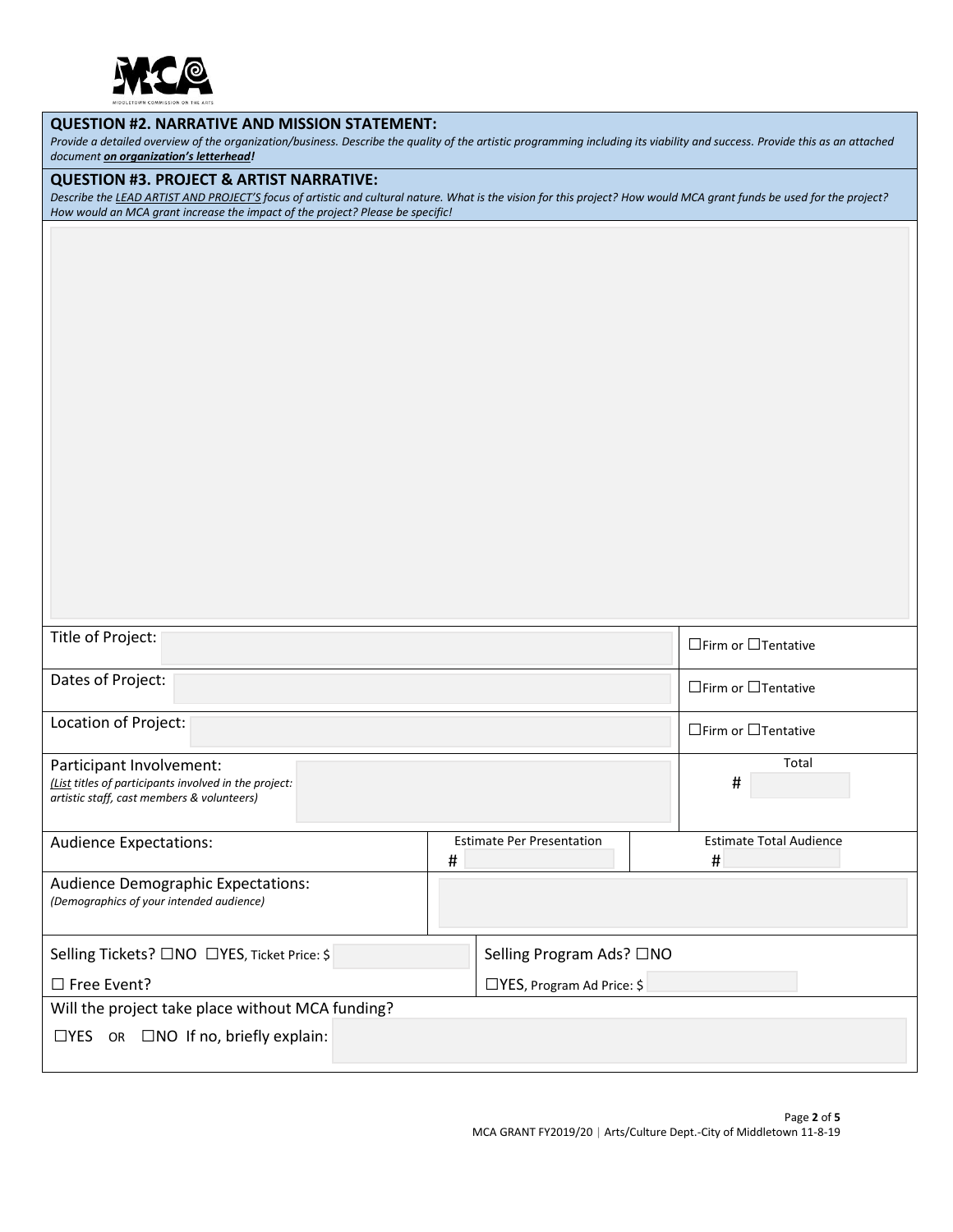

#### **QUESTION #4. PUBLICITY STRATEGY:**

*List all planned methods, marketing tools, website and social media addresses that will be used for advertising your organization and its programming and/or project. Please note: Grant recipients must credit the City of Middletown and the MCA with its official logo on all press releases, posters, print advertising and programs. Grant recipients must also credit the City of Middletown and the MCA on all verbal announcements and broadcasting, according to the grant agreement.*

#### **QUESTION #5. COMMUNITY IMPACT:**

*Explain how your project will have an impact, provide a unique service, and fulfill an unmet need in the Middletown community.*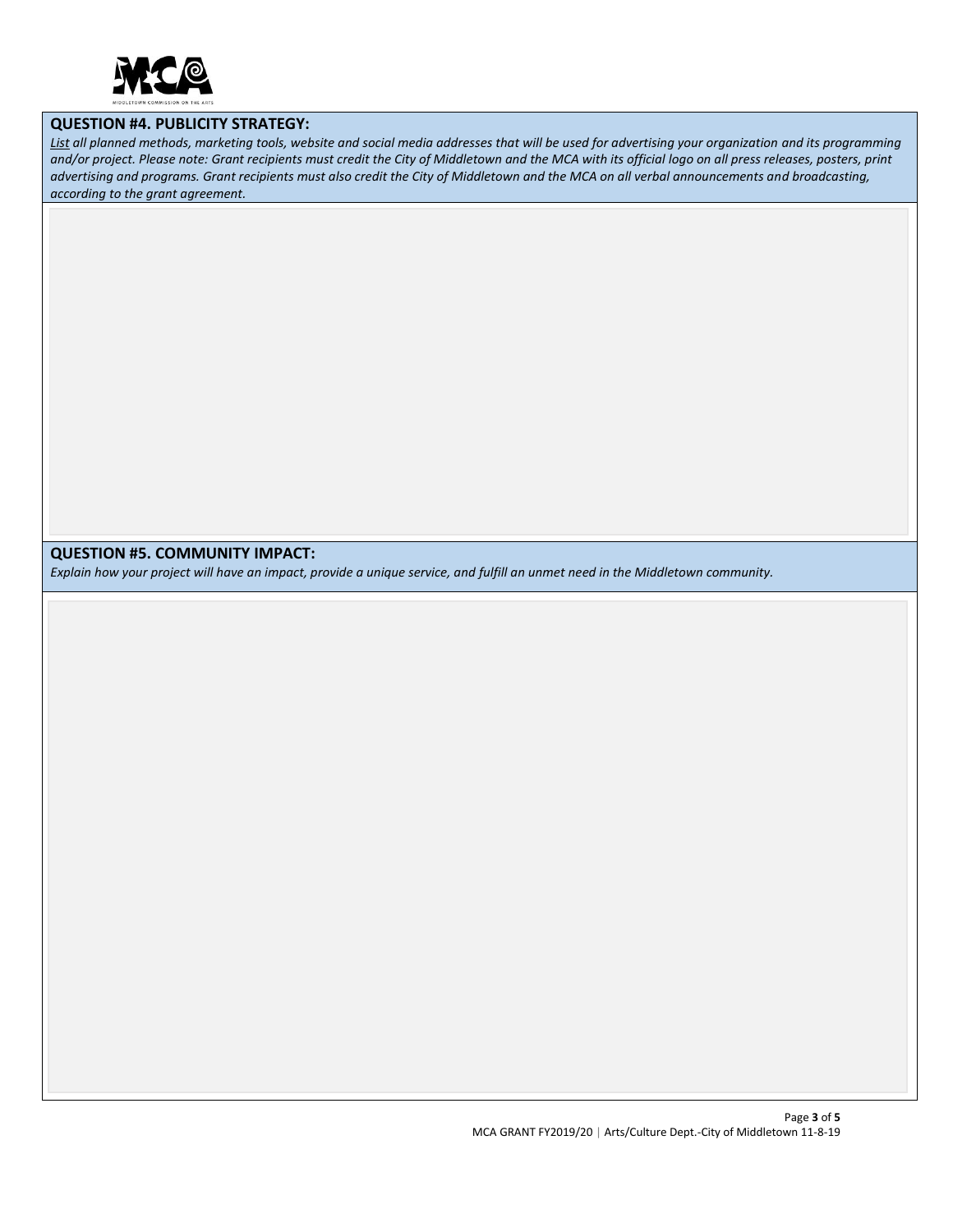

# **MCA GRANT PROGRAM APPLICATION: Project Budget Form**

*Please enter all financial information that pertains to the specific project. In-kind services are not acceptable for matching funds.*

# **APPLICANT/ORGANIZATION NAME:**

## **INCOME SOURCE FOR PROJECT:**

Please provide a complete account of the anticipated amounts and sources of funds budgeted for the project. Examples: Grants, donations, ticket sales, concessions, *fundraisers, and misc.*

| <b>MCA</b> Grant Request Amount $\rightarrow$ $\mid$ \$ |  |
|---------------------------------------------------------|--|
|                                                         |  |
|                                                         |  |
|                                                         |  |
|                                                         |  |
|                                                         |  |
|                                                         |  |
|                                                         |  |
|                                                         |  |
|                                                         |  |
| Total Income for Project \$                             |  |

# **EXPENSE PROJECTIONS FOR PROJECT:**

**IN-KIND CONTRIBUTIONS FOR PROJECT:**

*Please provide a complete account of the anticipated amounts to expend on the project and how you intend to use the MCA funds. Examples: Admin Salaries, Artist fees, technical staff, rental, marketing/PR, printing, equipment, travel, and misc.*

| $\mathbf{r}$ , and the set of the set of $\mathbf{r}$ , and $\mathbf{r}$ , and $\mathbf{r}$ , and $\mathbf{r}$ , and $\mathbf{r}$ |  |
|-----------------------------------------------------------------------------------------------------------------------------------|--|
|                                                                                                                                   |  |
|                                                                                                                                   |  |
|                                                                                                                                   |  |
|                                                                                                                                   |  |
|                                                                                                                                   |  |
|                                                                                                                                   |  |
|                                                                                                                                   |  |
|                                                                                                                                   |  |
|                                                                                                                                   |  |
|                                                                                                                                   |  |
| Total Expense for Project 5                                                                                                       |  |
|                                                                                                                                   |  |

| <u> IN-KIND CONTRIBUTIONS FOR PROJECT:</u><br>Please provide a list of in-kind services for your project. Examples: Professional services, printing, advertising, space & equipment rental, technical, volunteered labor, and<br>misc. Please note: In-kind services are not acceptable for matching funds. |  |
|-------------------------------------------------------------------------------------------------------------------------------------------------------------------------------------------------------------------------------------------------------------------------------------------------------------|--|
|                                                                                                                                                                                                                                                                                                             |  |
|                                                                                                                                                                                                                                                                                                             |  |
|                                                                                                                                                                                                                                                                                                             |  |
|                                                                                                                                                                                                                                                                                                             |  |
|                                                                                                                                                                                                                                                                                                             |  |
|                                                                                                                                                                                                                                                                                                             |  |
| Total In-Kind Projections                                                                                                                                                                                                                                                                                   |  |

MCA GRANT FY2019/20 | Arts/Culture Dept.-City of Middletown 11-8-19

Page **4** of **5**